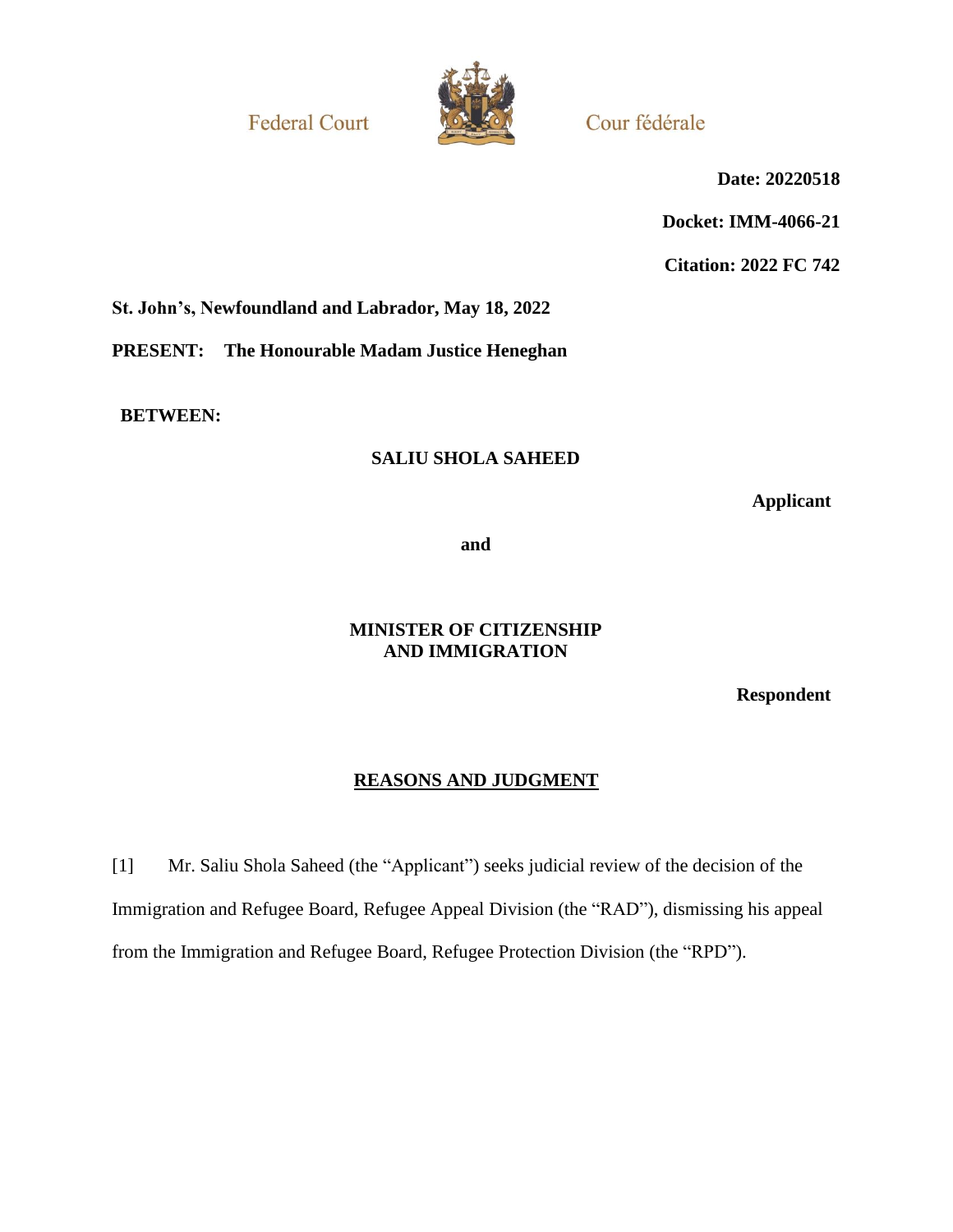[2] The Applicant is a citizen of Nigeria, from Kwara State. He fears persecution from the Eiye Confraternity. The RAD found that the determinative issue is the availability of an Internal Flight Alternative ("IFA") in Port Harcourt or Abuja.

[3] The Applicant argues that the finding about an IFA is unreasonable.

[4] The Minister of Citizenship and Immigration (the "Respondent") submits that the finding is supported by the evidence and is reasonable.

[5] The decision of the RAD is reviewable on the standard of reasonableness; see the decision in *Canada (Minister of Citizenship and Immigration) v. Vavilov* (2019), 441 D.L.R. (4th) 1 (S.C.C.).

[6] In considering reasonableness, the Court is to ask if the decision under review "bears the hallmarks of reasonableness – justification, transparency and intelligibility – and whether it is justified in relation to the relevant factual and legal constraints that bear on that decision"; see *Vavilov, supra* at paragraph 99.

[7] The legal test for an IFA is addressed in *Rasaratnam v. Canada (Minister of Employment and Immigration)* (1991), 140 N.R. 138.

[8] The Applicant takes issue with the RAD's treatment of the second prong of this test.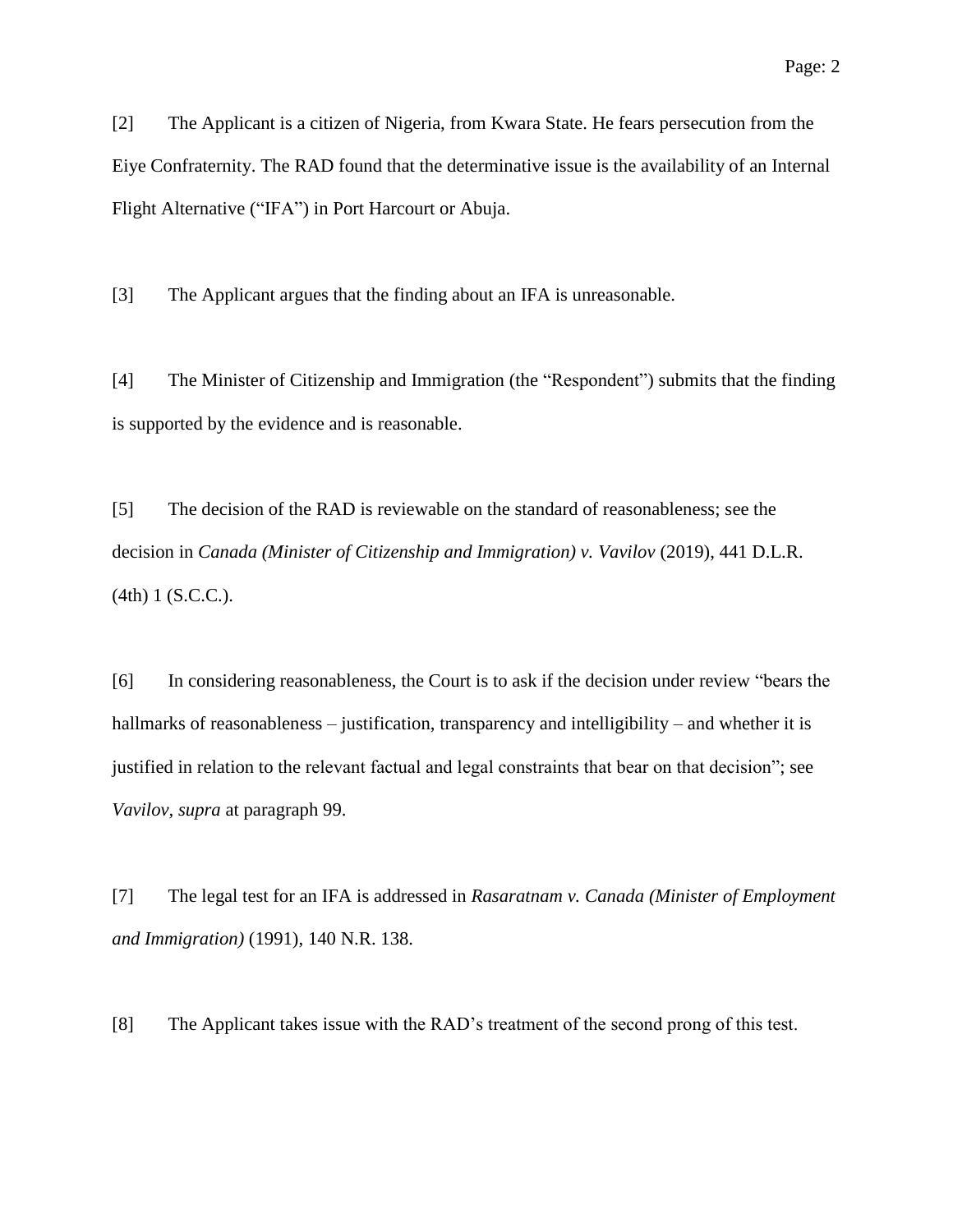[9] Upon review of the materials filed and the written and oral submissions of the parties, I am not persuaded that the IFA finding of the RAD is unreasonable.

[10] In the result, the application for judicial review will be dismissed. There is no question for certification.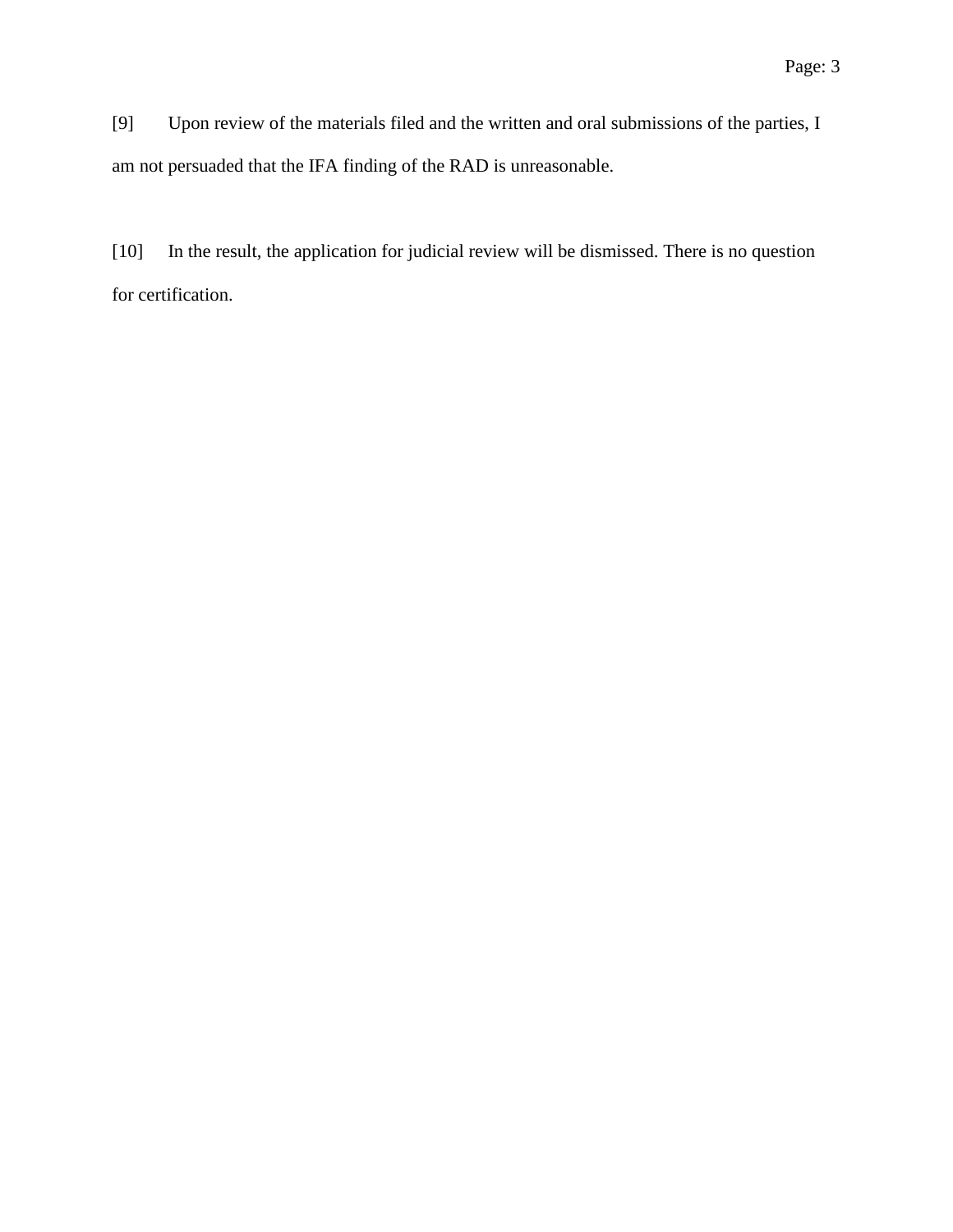# **JUDGMENT in IMM-4066-21**

**THIS COURT'S JUDGMENT is that** the application for judicial review is dismissed.

There is no question for certification.

"E. Heneghan" Judge